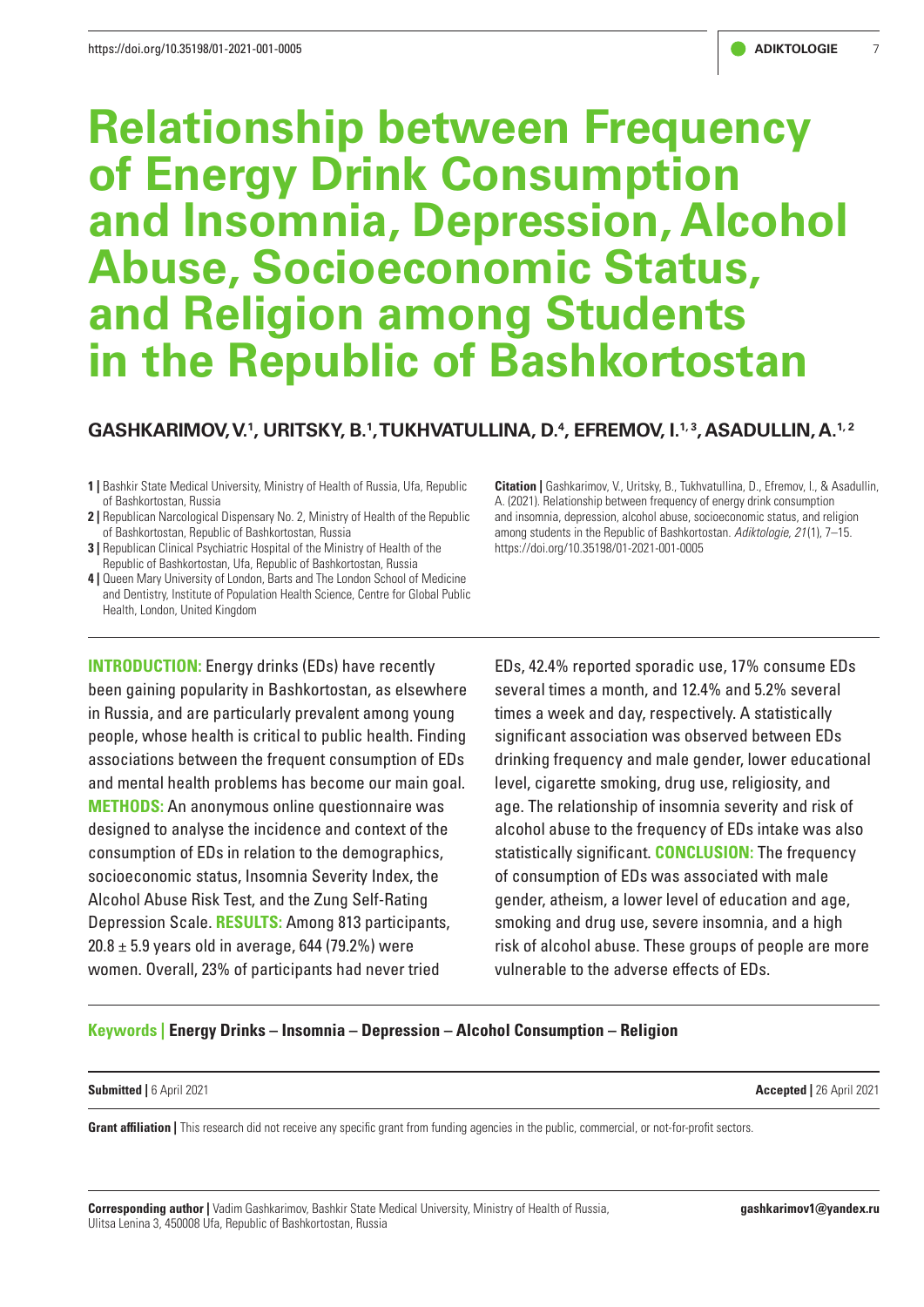### **• 1 INTRODUCTION**

Energy drinks (EDs) were introduced to the market at the beginning of the new millennium and have become an integral part of many people's lives. Several countries have restricted the sale and advertising of EDs in view of a high level of prevalence of ED use among children; thus in Norway, the sale of EDs is only allowed in pharmacies, in Sweden, the sale of EDs to children under 15 is prohibited, and Denmark has completely banned all EDs (Oddy & O'Sullivan, 2009; German Federal Institute for Risk Assessment, 2008). According to anonymous sociological studies conducted in US, Canada, Europe, China, Australia and New Zealand, between 30% and 50% of teenagers and young adults consume EDs, with 46% of the 5448 caffeine overdoses in the US in 2007 reported before the age of 19 (Seifert et al., 2011). In the study of Rahamathulla (2017) in Saudi Arabia, 81.3% of the respondents were identified as regular consumers of EDs. The prevalence of the consumption of EDs is rather difficult to estimate in Russia, considering the large number of regions with their own social and cultural peculiarities. For instance, in a study by Kosareva (2011) (N = 150) conducted in Ekaterinburg, the prevalence of the consumption of EDs among schoolchildren was 80%, among university students 56%, and among college students 38%; the main purposes of ED consumption were to increase work capacity, ward off drowsiness, and improve mood. A university-based survey in Novosibirsk showed that 74.4% of students consumed EDs (Krivyh & Zahlebina, 2019). A study of 76 adolescents from the Moscow Region revealed that 38% of the boys and 17.8% of the girls had consumed EDs (Skvorcova & Otvagina, 2011). In a larger study of high school and university students in various regions of the Russian Federation, (N = 813) 94% of the respondents had tried an ED at some point, while 10.6% had consumed EDs regularly; the researchers also found that the boys were more likely than the girls to report heavy work and sport as the reason for drinking an ED, and the girls were more likely than the boys to mix EDs with alcohol (Drozhzhina & Zastrozhin, 2013).

Today the ED market offers a wide range of drinks of various brands, differing in composition, volume, and the amount of caffeine and taurine, along with the following substances: L-carnitine, guarana, vitamins, mineral salts, and flavouring additives. Conventionally, all EDs can be divided into three groups according to the concentration of caffeine and taurine: drinks with a high content of these substances (caffeine – 135 mg, taurine – 600 mg), medium (caffeine – 30 mg, taurine  $-200-240$  mg) and low (caffeine  $-20$  mg, taurine  $-100$  mg).

The medical community has repeatedly raised concerns about the potentially harmful effects of EDs. Among the possible adverse somatic and neurological effects are increased blood pressure, tachycardia, tremors, agitation, anxiety, gastrointestinal disturbances, and mood and behavioural disorders (Grasser et al., 2016; Gunja & Brown, 2012; Seifert et al., 2011). In adolescents and children, the adverse effects of EDs may be more pronounced as a result of the high concentration of substances in relation to their age: caffeine, sugar, taurine, and vitamins (Curran & Marczinski, 2017; Harris & Munsell, 2015). A 2016 literature review by Richards and Smith reported a

positive relationship between anxiety, depressive, and stress disorders and the frequency of consumption of EDs. The nature of this relationship is not yet fully understood, and there is no evidence of a causal relationship (Kendler et al., 2006; Visram et al., 2016). However, there is a confirmed suggestion that the relationship between the consumption of EDs and mental health problems depends on the caffeine concentration (McLellan & Lieberman, 2012). A 2014 comparative study of Canadian schoolchildren (N = 8210) revealed higher levels of depression among those who consumed EDs once a month or more frequently than other schoolchildren (Azagba et al., 2014). Hofmeister et al. (2010) also found that regular ED users have higher levels of depression than non-regular ones.

The consumption of EDs correlates positively with the presence of depression and of sensation-seeking, which in turn is associated with risks and consequences of substance use (Asadullin et al., 2018; Asadullin et al., 2016; Azagba et al., 2014). A US military study determined that service members who consumed three or more EDs per day were significantly more likely to experience sleep problems than those who consumed two or fewer; the authors point out that one to two EDs is considered equivalent to 200 mg of caffeine (Centers for Disease Control and Prevention, 2012). Studies have found a positive association between those who consume alcohol mixed with energy drinks (AMEDs) drinking more alcohol and engaging in more harmful behaviour than those who drink only alcohol (Brache & Stockwell, 2011; O'Brien et al., 2013). In contrast, other authors argue that AMED consumers drink significantly less alcohol and have fewer alcohol-related behaviour reports than those who drink only alcoholic beverages (De Haan et al., 2012; Johnson et al., 2016). There is also an association between the consumption of alcohol mixed with EDs and the use of tobacco, marijuana, prescription psychostimulants (Khan et al., 2016), and gambling (Vieno et al., 2018).

To date, not a single study has been conducted on the prevalence and consumption of EDs in the Republic of Bashkortostan. With its capital city being Ufa, Bashkortostan is a multi-ethnic republic, home to Bashkirs, Russians, Tatars, Ukrainians, Chuvashes, Maris, and many other nationalities. Two religions predominate in Bashkortostan: Sunni Islam and Orthodox Christianity. This cultural and ethnic diversity will provide unique data for this region.

Insomnia, alcohol abuse, and depression are relevant mental health problems and thus convenient to study. Studies on the consumption of EDs and the correlation with mental health disorders were of particular interest to our literature analysis. Therefore, the main aim of the study was to investigate the relationship between the consumption of EDs and insomnia, depression, and alcohol consumption. For this purpose, the degree of severity of these disorders was determined on the basis of special scales in the study and control groups, and then the results were compared.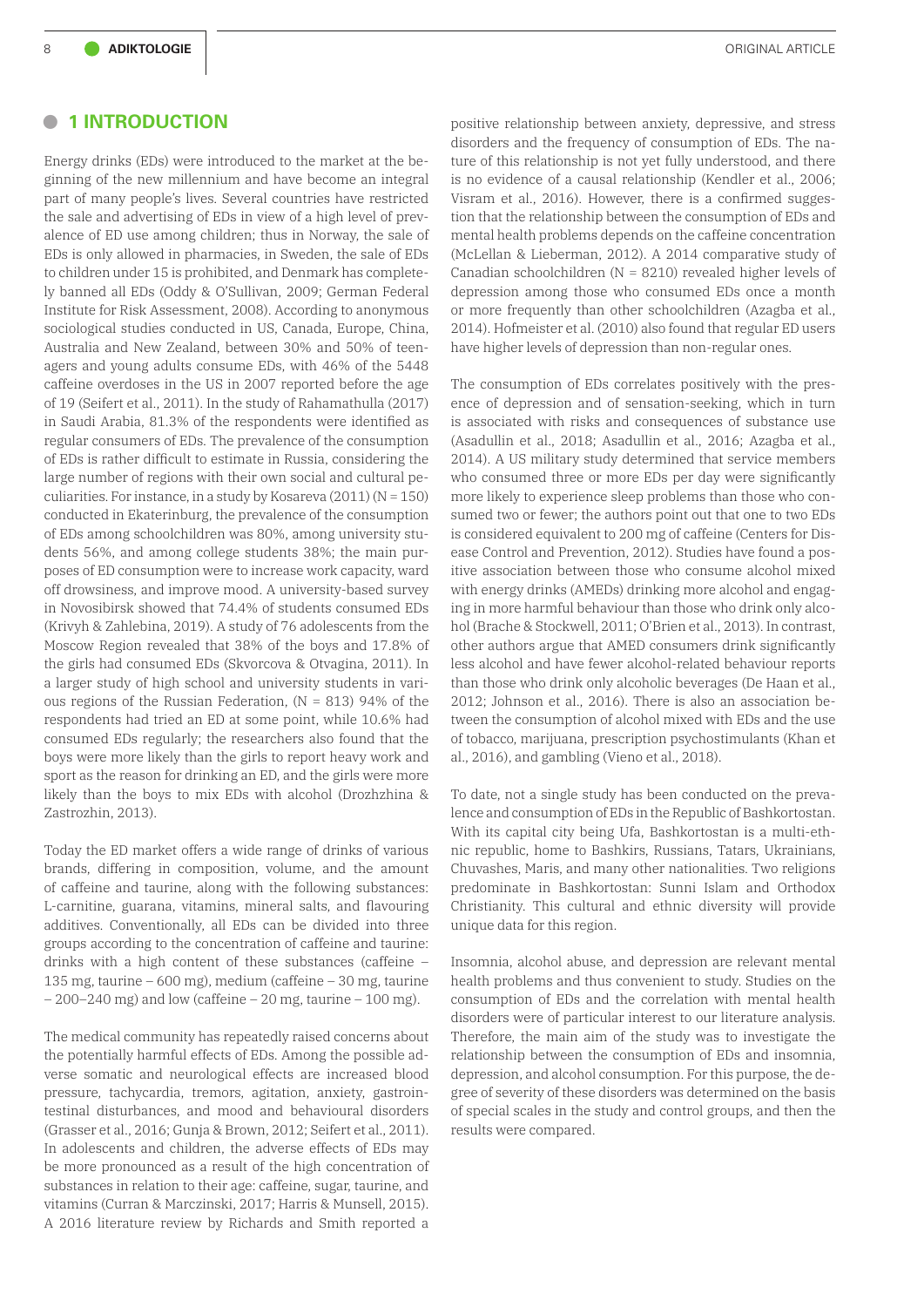Relationship between Frequency of Energy Drink Consumption and Insomnia, Depression, Alcohol Abuse, ... **ADIKTOLOGIE** 9

# **• 2 METHODS**

To collect data using Google Forms, we compiled an anonymous online questionnaire that included 51 questions, 14 of which were authored questions aimed at determining demographics and attitudes towards EDs. We contacted the student associations of universities and colleges in Ufa by email, asking them to distribute a link to our questionnaire via their media resources (Vkontakte, Facebook, Instagram). The institutions covered included Bashkir State Medical University, Ufa State Petroleum Technological University, Bashkir State Agrarian University, Bashkir State Pedagogical University, Ufa State Aviation Technical University, Bashkir State University, medical colleges, fuel and energy colleges, and trade and economic and aviation colleges. We chose this method of recruiting respondents because it allowed us to reach a large number of people quickly and widely, and our questionnaire consisted of selfadministered questionnaires that did not require the presence of a specialist. The method used for the questionnaire distribution does not allow the percentage of respondents to be determined.

The main block of the questionnaire consisted of authored questions and three tests: the Insomnia Severity Index (ISI), Alcohol Abuse Risk Test (AUDIT), and Zung Self-Rating Depression Scale (SDS). The authors' questions included a consent form and demographic data such as gender, age, level of education, main occupation, and religion *(Annex 1).* Educational attainment was determined by the number of years of schooling completed by the respondent and the number of college or university courses completed or in progress. In Russia, the level of education corresponding to four grades is defined as "primary", nine grades as "incomplete secondary", and eleven grades as "general secondary". College graduation corresponds to the "secondary specialised" level of education, while graduation from a university or institute corresponds to the "tertiary" level. We also asked about the number of EDs the participants consumed at certain intervals and their motivation for taking EDs, and whether the respondents paid attention to the composition of the drink and its caloric content and caffeine and taurine concentration *(Annex 2).* Finally, questions were asked about smoking and substance use.

The ISI is a brief questionnaire defining a patient's perception of their insomnia. It aims to determine the subjective symptoms and consequences of insomnia, as well as the degree of anxiety or distress caused by these difficulties. The questionnaire consists of seven questions. Each question is evaluated from 0 to 4 points, and therefore the sum of scores can range from 0 to 28 points. The higher the score, the more severe the insomnia (Morin, 1993). The ISI is a reliable and valid tool for quantifying the perceived severity of insomnia (Bastien et al., 2001). AUDIT is a ten-item questionnaire that covers areas such as alcohol consumption, drunken behaviour, and alcohol problems. Each question is scored from 0 to 4 points, with a maximum score of 40. AUDIT is a simple method for the early identification of possible harmful effects of alcohol consumption developed by the World Health Organisation to predict problematic alcohol use in various clinical settings (Allen et al., 1997; Saunders et al., 1993). The SDS assesses the level of depression in patients and

determines the degree of depressive disorder. The scale consists of 20 questions and is divided in half, with ten positively worded and ten negatively worded questions. Each question is scored from 1 to 4 points (Zung, 1965). The scales described above are valid and are widely used in world practice (Savard, Savard, Simard, & Ivers, 2004; Thurber, Snow, & Honts, 2002; Young & Mayson, 2010).

## **• 3 RESULTS**

A total of 813 people responded to all the questionnaire questions, of whom 644 (79.2%) were women. The respondents' ages ranged from 11 to 57 years, with an average age of 20.8 ± 5.9 years. The majority of those surveyed were college and university students – 608 respondents  $(74.8\%)$ ; 68  $(8.4\%)$ indicated that they work in their profession; 21 (2.6%) work outside their profession; nine (1.1%) have their own business; 43 (5.3%) do not work now; 66 (8.1%) indicated that they are school students. When asked about smoking, 634 (78%) of the respondents indicated that they do not smoke, and 51 (6.3%) indicated that they use drugs. *Figure 1* presents data on the main spheres of activity of the respondents. The responses to the questions about religion were distributed as follows: 142 participants (17.5%) responded that they practise Islam, 167 (20.5%) responded that they practise Christianity, 224 respondents (27.6%) chose "atheism", 62 respondents (7.6%) wrote their own response, and 218 people (26.8%) did not want to answer this question.

With regard to the consumption of EDs, 187 respondents (23%) reported never having tried them, 345 (42.4%) indicated occasional consumption, 138 (17%) consume EDs several times a month, 101 (12.4%) several times a week, and 42 respondents (5.2%) stated that they drink EDs several times a day *(Figure 2).* The participants were also asked multiple-choice questions about their reasons for consuming EDs and preferred ingredients, and these results are summarised in *Figure 3* and *Figure 4.*  Overall, 524 respondents (83.7%) did not consider the drink's calorie content when purchasing, 14 (2.2%) preferred highcalorie drinks, and 88 (14.1%) chose low-calorie drinks. The caffeine and taurine preferences were also explored: 64 respondents (10.2%) prefer EDs with high levels of caffeine and taurine, 91 (14.5%) medium levels of these substances, 15 (2.4%) low levels, and 456 respondents (72.8%) pay no attention to the caffeine and taurine content in the EDs they buy.

The multiple linear regression method was applied to assess the influence of the co-factors that were studied on the frequency of consumption of EDs. The frequency of consumption of EDs was ranked from 0 to 4: 0 – the respondent does not consume EDs,  $1$  – they record sporadic consumption,  $2$  – they drink several times a month, 3 – several times a week, 4 – several times a day. In model selection, the model including the following predictors was the most significant: the respondent's gender, level of education, smoking, and drug use. The model that was constructed explains 22% of the variance  $(R^2)$ = 0.22). The expected predictors were assigned numerical values: female  $-0$ , male  $-1$ ; the absence of the fact of smoking  $-0$ , the fact of smoking  $-1$ ; the absence of the fact of drug use  $-0$ ,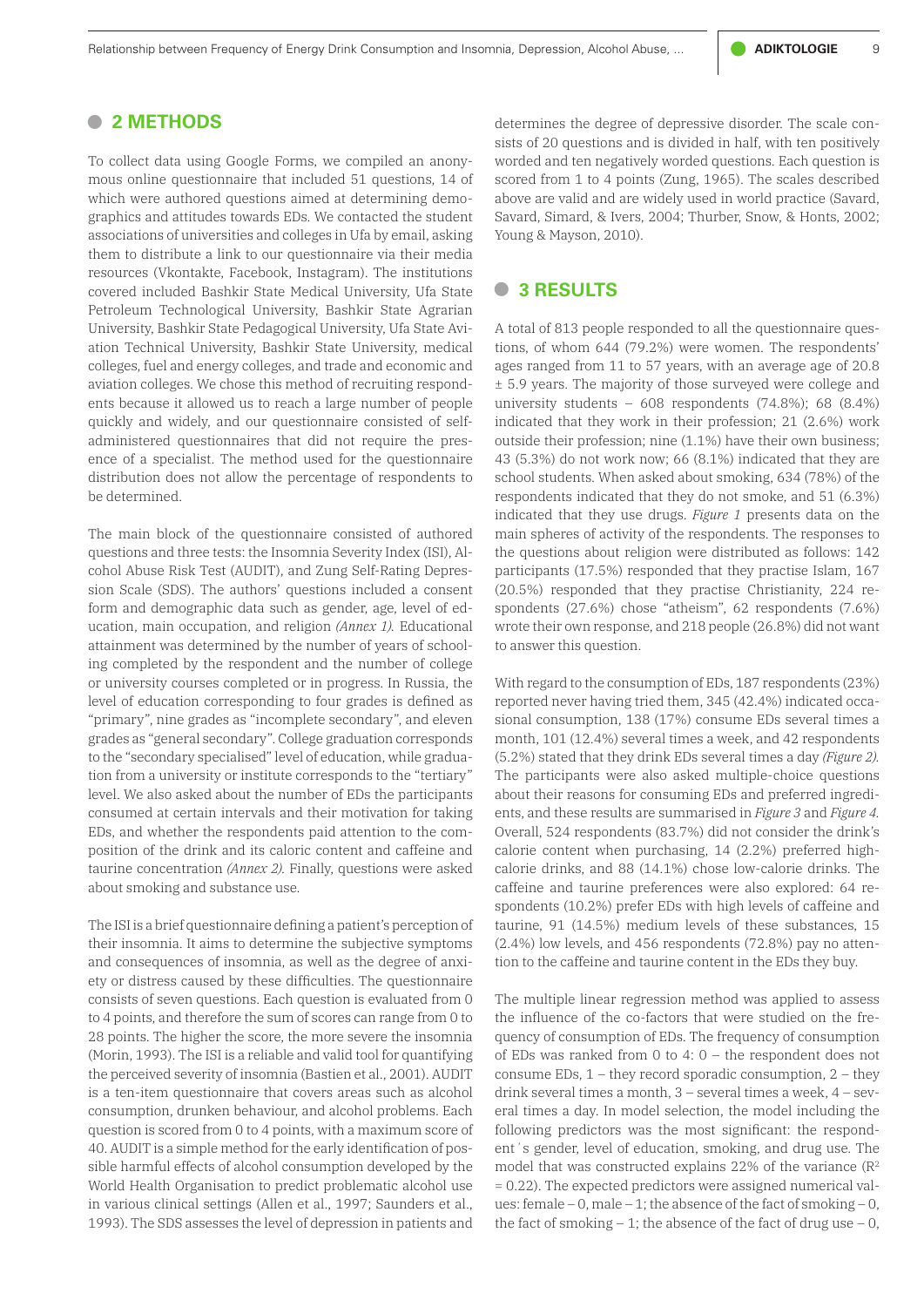the presence of the fact  $-1$ . The level of education was ranked: 0 – primary, 1 – incomplete secondary, 2 – general secondary, 3 – specialised secondary, 4 – incomplete higher, 5 – tertiary. The results are displayed in *Table 1,* and the following conclusions can be drawn: male gender, low level of education, the fact of smoking tobacco, and drug use are predictors of more frequent consumption of EDs. Those who expressed a positive opinion about drug use in our online questionnaire were counted as drug users.

Thus, based on the findings, the following regression equation can be proposed:

Y=1.97+0.187981x1-0.347661x2+0.199570x3+0.126855x4,

with **x1** – respondent's gender, **х2** – educational level, **х3** – evidence of smoking, **х4** – the fact of drug use.

**Table 1** | Influence of co-factors on the frequency of EDs consumption

| No             | <b>Assumed</b><br>predictors | Regression<br>coefficient B | <b>Standard</b><br>error | p-value  | VIF     |
|----------------|------------------------------|-----------------------------|--------------------------|----------|---------|
|                | Gender                       | 0.187981                    | 0.031208                 | $<$ 0.01 | 1.01    |
| $\overline{2}$ | Level of<br>education        | $-0.347661$                 | 0.030994                 | $<$ 0.01 | 1 0 0 1 |
| 3              | Smoking                      | 0.199570                    | 0.031715                 | < 0.001  | 1 056   |
| 4              | Drug use                     | 0.126855                    | 0.031894                 | < 0.001  | 1.054   |

The Kruskal-Wallis test was used to determine the association between the number of EDs consumed and respondents' religions. Hypothesis H1 assumes that non-believing respondents consume EDs more frequently, as they may not have any beliefs that forbid them to consume EDs. Hypothesis H0 suggests that there is no significant difference in the amount of EDs consumed by respondents of different religions. The frequency of consumption of EDs was ranked from 0 to 4: 0 – the respondent does not consume EDs, 1 – records sporadic consumption, 2 – drinks several times a month, 3 – several times a week, 4 – several times a day. The results are presented in *Table 2,* which shows that atheists consume EDs more frequently than Muslims and Christians.

**Table 2** | The level of EDs consumption among people of different religions

| <b>Religion</b>                            | <b>Number of</b><br>respondents | <b>Mean Rank</b> |  |
|--------------------------------------------|---------------------------------|------------------|--|
| Atheism                                    | 224                             | 459.55           |  |
| Islam                                      | 142                             | 281.32           |  |
| Christianity                               | 167                             | 331.24           |  |
| "I don't want to answer<br>that question." | 218                             | 386.11           |  |
| <b>Total</b>                               | 751                             |                  |  |
| P-value                                    | < 0.001                         |                  |  |

On the basis of the regularity of their consumption of EDs, two groups were identified. The study group included 143 respondents who regularly consume EDs, including those who consume EDs several times a week or more frequently. The control group included respondents who consume EDs several times a month or less often, or who do not consume EDs at all. The Mann-Whitney U-test was used to evaluate the relationship between respondents' age and frequency of consumption of EDs. The null hypothesis H0 and the alternative hypothesis H1 were formulated. Hypothesis H1 states that younger respondents consume EDs more frequently than older respondents. In formulating the null hypothesis, we assumed that the age of the respondents had no effect on their ED consumption. The analysis revealed a statistically significant difference in age (Z = 7.96, p < 0.001) between regular consumers of EDs and the rest of the respondents; the results are displayed in *Figure 5.*

The association of the frequency of consumption of EDs and severity of insomnia according to the ISI, depression according to the SDS, and AUDIT scores was studied using a non-parametric method – the Spearman rank correlation coefficient calculation. The frequency of consumption was ranked from 0 to 4 as described above. The analysis revealed statistically significant correlations, as presented in *Table 3.* Statistically significant correlations ( $R = 0.081$ ,  $p = 0.02$ ) were found between the severity of insomnia and the frequency of consumption of EDs, which indicates the presence of sleep problems among frequent ED users. The AUDIT scores were also significantly associated with the frequency of consumption of EDs  $(R = 0.219, p < 0.001)$ . In contrast, the association of depression with the consumption of EDs was not statistically significant ( $R = 0.017$ ,  $p = 0.63$ ).

**Table 3** | Association of the frequency of EDs consumption with the results of the scales applied

| No | <b>Scales applied</b> | <b>Spearman R</b> | p-value |
|----|-----------------------|-------------------|---------|
|    | ISI                   | 0.08128           | 0.02046 |
| 2  | <b>AUDIT</b>          | 0.21876           | < 0.001 |
| З  | <b>SDS</b>            | 0.01694           | 0.62964 |

#### **• 4 DISCUSSION**

The prevalence of consumption of EDs was relatively high in our sample: 23% of the respondents had never tried an energy drink, while 42.4% reported occasional consumption, 17% consumed EDs several times a month, 12.4% several times a week, and 5.2% several times a day. The findings of our study can be compared with the results of a recent meta-analysis  $(N = 92006)$ , in which 76.7% of the respondents consumed EDs less than once a week, 20.6% more than once a week, and 1.2% more than once a day (Nadeem et al., 2020). A number of demographic and SES characteristics such as young age, male gender, low level of education, cigarette smoking, and drug use were found to predict more frequent ED use. A similar conclusion was obtained in a large study ( $N = 3923$ ) in Denmark (Friis et al., 2014). This means that the listed groups of people become more vulnerable to the negative consequences of chronic consumption of EDs. According to the data analysis, it is reasonable to say that the consumption of EDs is a widespread phenomenon, affecting different age groups and various segments of the population. Again according to the data analysis, it is reasonable to say that the consump-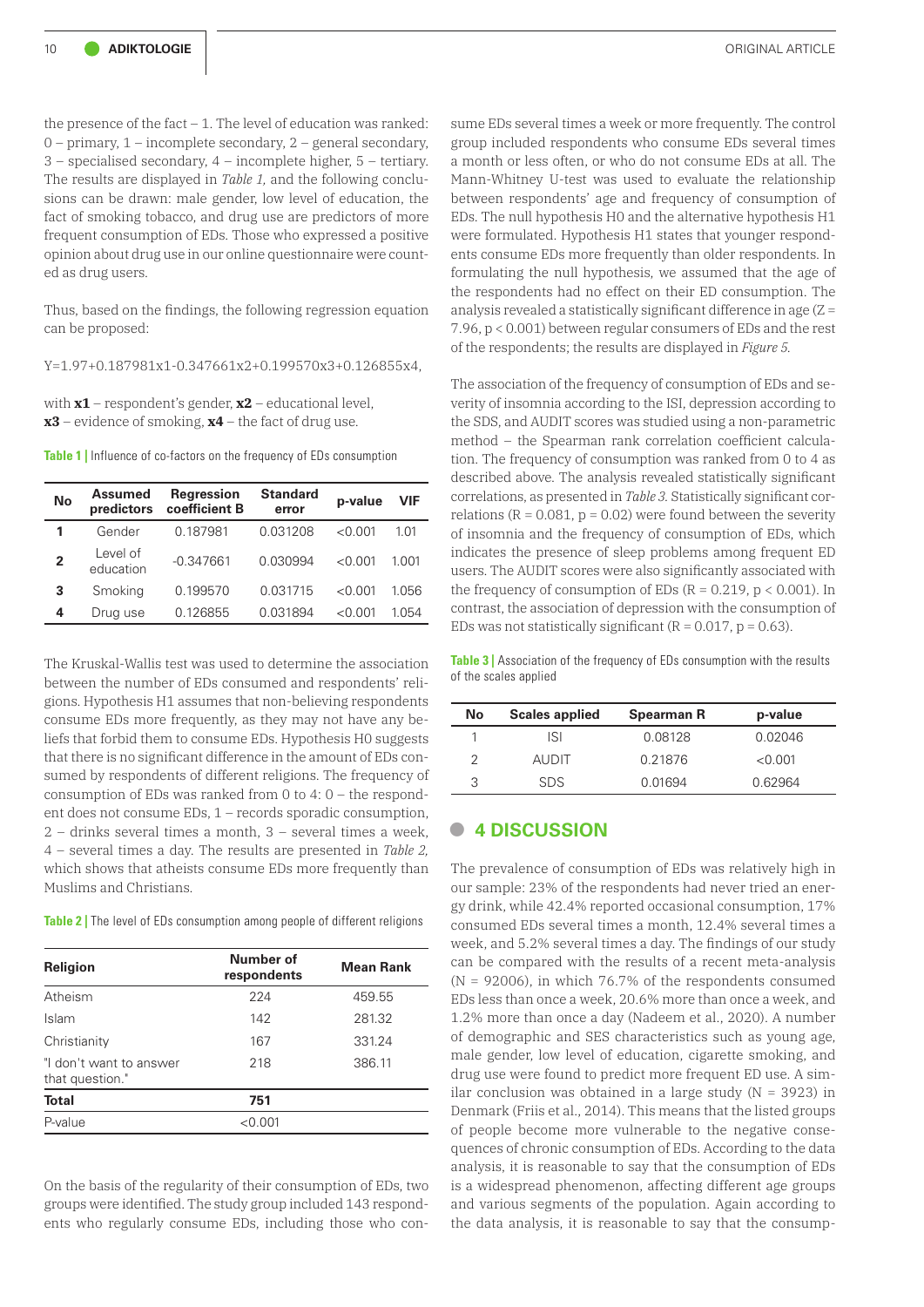#### **Figure 1** | The main field of activity of participants

#### **Figure 3** | Reasons for EDs consumption stated by respondents





**How many times did the respondents choose the answer option?**



#### **Figure 4 |** Respondents' preferences for EDs composition



**How many times did the respondents choose the answer option?**

**Male** Female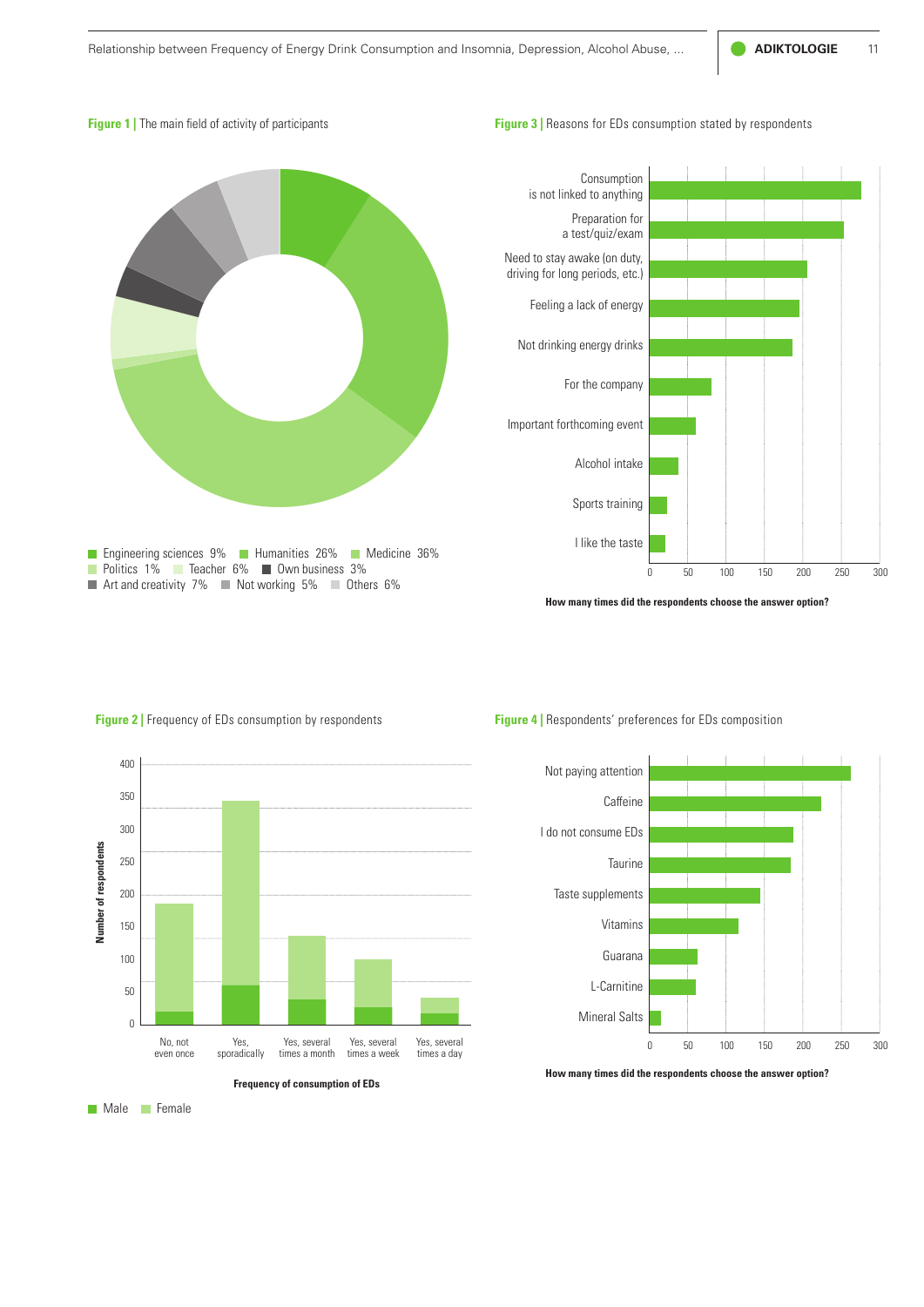

**Figure 5** | Box plot showing age of respondents and level of EDs consumption

tion of EDs is a widespread phenomenon affecting different age groups and various segments of the population. The frequency of consumption of EDs has been found to be statistically significantly associated with insomnia, also reported by several studies (Marmorstein, 2017; Trapp et al., 2020) and the risk of alcohol abuse, mentioned by others (Marmorstein, 2017; Meredith et al., 2016; Arria et al., 2011). We identified the level of depression as not being related to the amount of EDs consumed by the respondents; the same result was shown in the study of Arria et al. (2011), but there are also a number of studies in the literature showing a relationship between depression and the consumption of EDs (Evren & Evren, 2015; Azagba et al., 2014; Hofmeister et al., 2010). These differences can be explained by methodological differences, as well as by the particularities in the samples used, which justifies a more in-depth study of this relationship. Religiosity was also identified as likely to discourage many respondents from consuming EDs frequently, as the consumption rate of atheist respondents was found to be significantly higher than that of religious respondents. This study confirms the suggestion that ED use is linked to mental health problems (Park et al., 2016; Kaur et al., 2020). The prevalence of ED use among adolescents is of particular concern. There are many groups and communities devoted to EDs on social media promoting products among young people, who consume EDs following "fashion" for no meaningful reason. The unrestricted sale of EDs and the availability of information about them have allowed EDs to spread among the child population, which can have a definite impact on their somatic and mental health.

On the evidence of the findings, more detailed research into different age groups and a larger sample are needed. The study of the negative effects of EDs in the child population is of particular interest.

#### **4.1 Strengths and limitations**

This study has several strengths, as well as some limitations. Its strength is that, despite being small enough to allow all the questions to be answered in a few minutes without tiring, the questionnaire was able to gather a great deal of information about the participants' mental health. It was also able to collect data on the respondents' SES status and relate this to the level of consumption of EDs, something that has not previously been covered in similar studies from Russia. Furthermore, our study included many age groups, which allowed us to trace the differences between them regarding the amount of EDs consumed. But since most active internet users are young people, most respondents turned out to be students, while those from other age groups were few, which is undoubtedly a limitation. In the final sample, 79% of the respondents were women, which can be interpreted by the distribution and high proportion of respondents among medical students, where the percentage of male students is low. In addition, the self-administered questionnaire and the reliability of the data provided may lead to bias.

# **• 5 CONCLUSIONS**

In our sample, 77% of the respondents had tried EDs at some point, of whom 42.4% stated that they consumed them occasionally, 17% consumed them several times a month, 12.4% several times a week, and 5.2% several times a day. The respondents who consumed EDs frequently were found to be younger than those who seldom or never consumed EDs (Z = 7.96, p < 0.001). In a regression model explaining 22% of the variance, we determined that male gender  $(B = 0.19, p < 0.001)$ , a low level of education ( $B = -0.35$ ,  $p < 0.001$ ), cigarette smoking (B = 0.2,  $p < 0.001$ ), and drug use (B = 0.13,  $p < 0.001$ ) predicted more frequent ED use. The frequency of consumption of EDs was found to correlate positively with the severity of insomnia ( $R = 0.08$ ,  $p = 0.02$ ) and risk of alcohol abuse ( $R = 0.22$ , p < 0.001); the level of depression was found to be unrelated to the amount of EDs consumed ( $R = 0.02$ ,  $p = 0.63$ ). Concerning religiosity, we found that the atheist respondents had a higher level of consumption of EDs (Mean Rank =  $459.55$ ,  $p < 0.001$ ) than the Muslim (Mean Rank =  $281.32$ ,  $p < 0.001$ ) and Christian respondents (Mean Rank = 331.24, p < 0.001).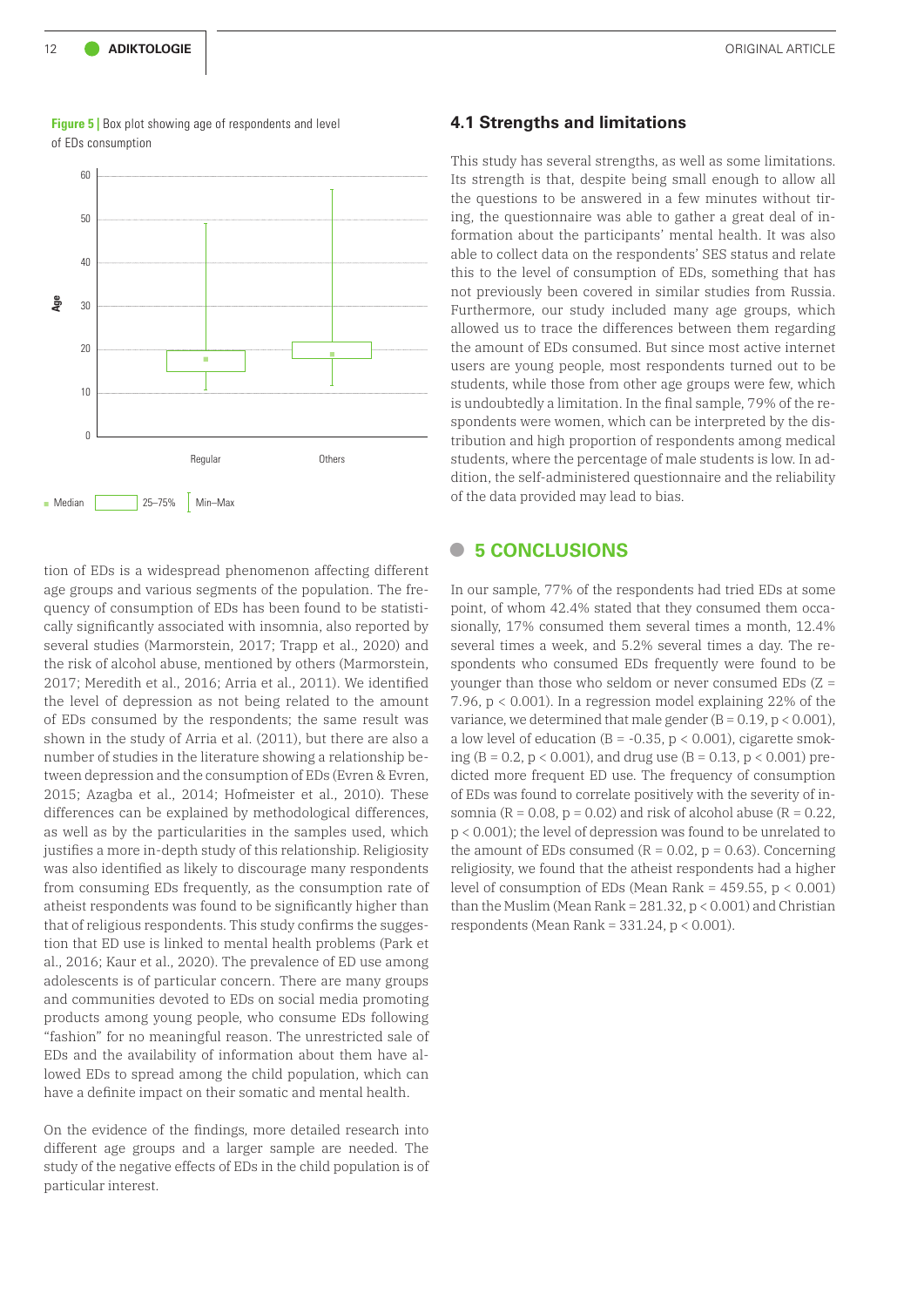Relationship between Frequency of Energy Drink Consumption and Insomnia, Depression, Alcohol Abuse, ... **ADIKTOLOGIE** 13

**Annex 2 |** Authors' questions on consumption of EDs

**Annex 1** | Authors' questions on socioeconomic status (SES)

| No | <b>Question</b><br><b>Answer options</b> |                                                        | No                                                        | <b>Question</b>                                                 | <b>Answer options</b><br>$(\Box$ - one of, $\Box$ - multiple choice)                            |  |
|----|------------------------------------------|--------------------------------------------------------|-----------------------------------------------------------|-----------------------------------------------------------------|-------------------------------------------------------------------------------------------------|--|
| 1  | What is your<br>occupation?              | $\Box$ Studying at a university or<br>secondary school | 1                                                         | Do you<br>consume EDs<br>and how often?                         | □ Yes, several times a day                                                                      |  |
|    |                                          | $\Box$ Working in my profession                        |                                                           |                                                                 | $\Box$ Yes, several times a week                                                                |  |
|    |                                          | $\Box$ Working out of my profession                    |                                                           |                                                                 | $\Box$ Yes, several times a month                                                               |  |
|    |                                          | Own business                                           |                                                           |                                                                 | □ Yes, on sporadic occasions                                                                    |  |
|    |                                          | $\Box$ Not working                                     |                                                           |                                                                 | $\Box$ No, never                                                                                |  |
|    |                                          | $\Box$ Other                                           | $\overline{2}$                                            | What is                                                         | $\Box$ Sports training                                                                          |  |
| 2  | What is                                  | $\Box$ Primary                                         |                                                           | taking an ED<br>associated<br>with?                             | $\Box$ Important upcoming event                                                                 |  |
|    | your level of                            | □ Incomplete secondary                                 |                                                           |                                                                 | Preparing for a test/quiz/exam                                                                  |  |
|    | education?                               | □ General secondary                                    |                                                           |                                                                 | Feeling a lack of energy                                                                        |  |
|    |                                          | □ Secondary education                                  |                                                           |                                                                 | $\Box$ Alcohol intake                                                                           |  |
|    |                                          | □ Incomplete higher education                          |                                                           |                                                                 | $\Box$ Having company                                                                           |  |
|    |                                          | □ Higher                                               |                                                           |                                                                 | $\Box$ Need to stay awake (on duty,                                                             |  |
|    |                                          | $\Box$ Other                                           |                                                           |                                                                 | driving for long periods, etc.)                                                                 |  |
| 3  | What field do                            | □ Engineering sciences                                 |                                                           |                                                                 | $\Box$ Intake is unrelated to anything                                                          |  |
|    | you work in?                             | $\Box$ Humanities                                      |                                                           |                                                                 | $\Box$ Other                                                                                    |  |
|    | (What is your<br>profession)             | $\Box$ Medicine                                        | 3                                                         | What<br>ingredients<br>do you look<br>for when<br>buying an ED? | □ Caffeine                                                                                      |  |
|    |                                          | $\Box$ Political activity                              |                                                           |                                                                 | $\Box$ Taurine                                                                                  |  |
|    |                                          | $\Box$ Teaching activities                             |                                                           |                                                                 | $\Box$ L-carnitine                                                                              |  |
|    |                                          | $\Box$ Business                                        |                                                           |                                                                 | □ Guarana                                                                                       |  |
|    |                                          | $\Box$ Art and creativity                              |                                                           |                                                                 | $\Box$ Vitamins                                                                                 |  |
|    |                                          | $\Box$ Other                                           |                                                           |                                                                 | $\Box$ Mineral salts                                                                            |  |
| 4  | What religion do                         | $\Box$ Islam                                           |                                                           |                                                                 | $\Box$ Flavourings                                                                              |  |
|    | you practise?                            | $\Box$ Christianity                                    |                                                           |                                                                 | $\Box$ Don't pay attention                                                                      |  |
|    |                                          | $\Box$ Atheism                                         | 4                                                         | Do you consider<br>the caloric value<br>of an ED when           | □ Yes, I prefer high-calorie drinks                                                             |  |
|    |                                          | $\Box$ I do not want to answer this                    |                                                           |                                                                 | □ Yes, I prefer low-calorie drinks                                                              |  |
|    |                                          | question                                               |                                                           | choosing it?                                                    | $\Box$ No, I do not                                                                             |  |
|    | □ Other<br>5                             |                                                        | Do you consider<br>the amount of                          | □ Yes, I prefer high doses<br>(caffeine 135 mg, taurine 600 mg) |                                                                                                 |  |
|    |                                          |                                                        | caffeine and<br>taurine in your<br>ED when you<br>buy it? |                                                                 | □ Yes, I prefer medium doses of<br>these products (caffeine - 30 mg,<br>$taurine - 200 - 240mg$ |  |
|    |                                          |                                                        |                                                           |                                                                 | □ Yes, I prefer low doses of these<br>products (caffeine - 20 mg                                |  |

**Authors' contributions:** Vadim Gashkarimov – writing, Boris Uritsky – study design, editing, Dina Tukhvatullina – editing, translating, proofreading, Ilya Efremov – analysis, Azat Asadullin – study design, writing. All of the authors have read and approved the final manuscript.

**Declaration of interest:** No conflict of interest.

taurine – 100 mg)

No, I do not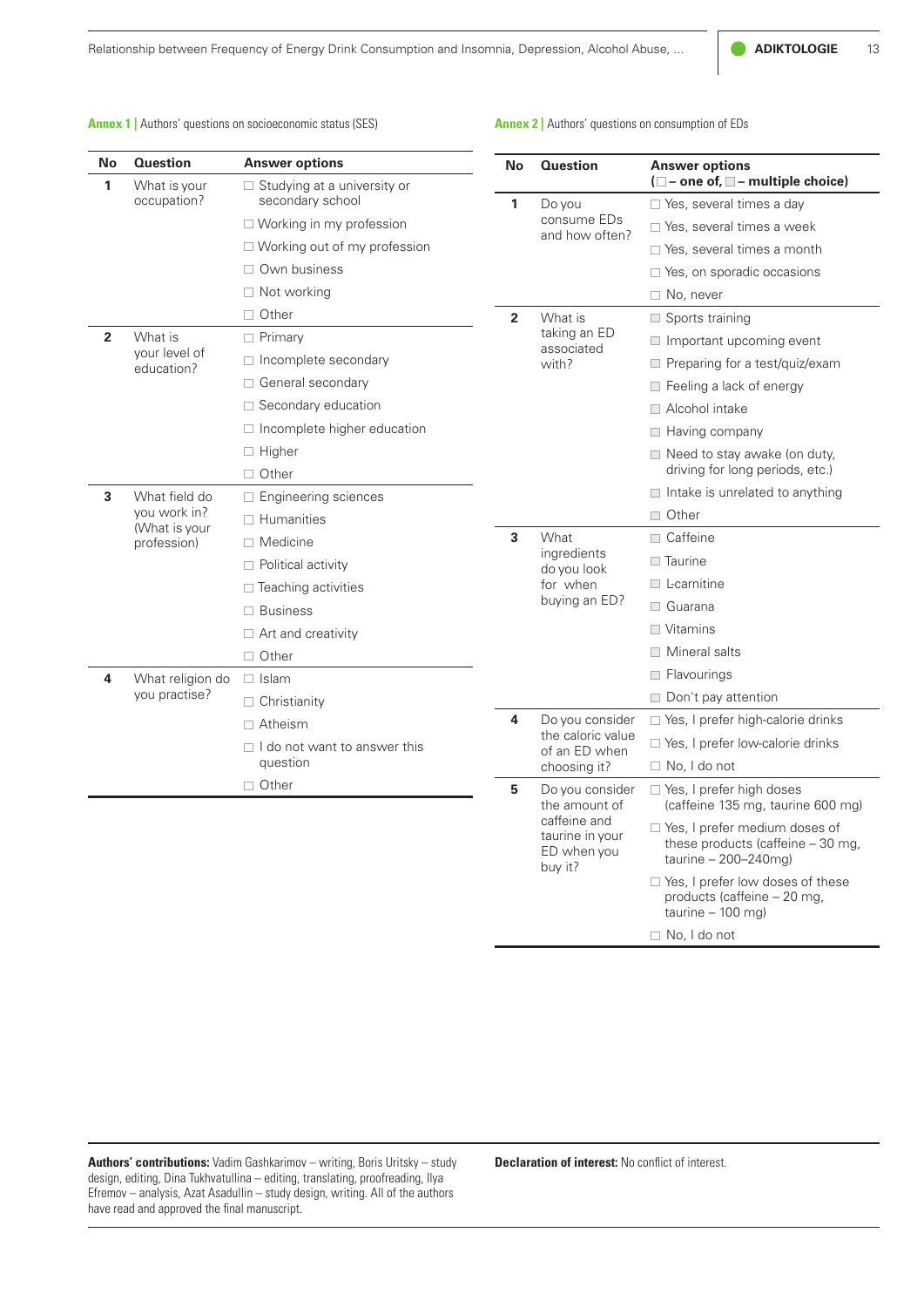# **REFERENCES**

Allen, J. P., Litten, R. Z., Fertig, J. B., & Babor, T. (1997). A review of research on the Alcohol Use Disorders Identification Test (AUDIT). *Alcoholism: Clinical and Experimental Research, 21* (4), 613–619. <https://doi.org/10.1111/j.1530-0277.1997.tb03811.x>

Arria, A. M., Caldeira, K. M., Kasperski, S. J., Vincent, K. B., Griffiths, R. R., & O'Grady, K. E. (2011). Energy drink consumption and increased risk for alcohol dependence. *Alcoholism: Clinical and Experimental Research, 35* (2), 365–375. <https://doi.org/10.1111/j.1530-0277.2010.01352.x>

Asadullin, A. R., Ahmetova, E. A., Nasifullin, A., Baclretdinov, U. G., & Uritskiy, B. L. (2018). Klinichesko-geneticheskie osobennosti suicidal'nogo povedeniya bol'nyh, zavisimyh ot sinteticheskih katinonov [Clinical and genetic features of suicidal behaviour of patients dependent on synthetic cathinones]. *Suicidologiya, 9* (4), 61–73. [https://doi.org/10.32878/suiciderus.18-09-04\(33\)-61-73](https://doi.org/10.32878/suiciderus.18-09-04(33)-61-73)

Asadullin, A. R., [Yuldashev, V.](https://www.elibrary.ru/author_items.asp?authorid=207334) L., [Asadullina, G.](https://www.elibrary.ru/author_items.asp?authorid=704670), & Ahrnetova, E. A. (2016). Rannee vyyavlenie faktorov riska formirovaniya zavisimosti ot sintetichesih «dizajnerskih» narkoticheskih sredstv v ramkah provedeniya social'no-psihologicheskogo testirovaniya lic, obuchayushchihsya v obshcheobrazovatel'nyh uchrezhdeniyah [Early detection of risk factors which make individuals prone to developing addiction to synthetic "designer" drugs within the scope of a social-psychological questionnaire conducted among youngsters studying in educational institutions]. *Kazanskij pedagogicheskij zhurnal, 2* (2), 374–378.

Azagba, S., Langille, D., & Asbridge, M. (2014). An emerging adolescent health risk: Caffeinated energy drink consumption patterns among high school students. *Preventive Medicine, 62,* 54–59. <https://doi.org/10.1016/j.ypmed.2014.01.019>

Bastien, C., Vallières, A., & Morin, C. (2001). Validation of the Insomnia Severity Index as an outcome measure for insomnia research. *Sleep Medicine, 2* (4), 297–307. [https://doi.org/10.1016/s1389-9457\(00\)00065-4](https://doi.org/10.1016/s1389-9457(00)00065-4)

Brache, K., & Stockwell, T. (2011). Drinking patterns and risk behaviors associated with combined alcohol and energy drink consumption in college drinkers. *Addictive Behaviors, 36* (12), 1133–1140. <https://doi.org/10.1016/j.addbeh.2011.07.003>

Centers for Disease Control and Prevention. (2012). *Energy drink consumption and its association with sleep problems among US service members on a combat deployment – Afghanistan, 2010.* Morbidity and Mortality weekly report (MMWR).<https://www.cdc.gov/mmwr/preview/mmwrhtml/mm6144a3.htm>

Curran, C., & Marczinski, C. (2017). Taurine, caffeine, and energy drinks: Reviewing the risks to the adolescent brain. *Birth Defects Research, 109* (20), 1640–1648. <https://doi.org/10.1002/bdr2.1177>

De Haan, L., de Haan, H., van der Palen, J., Olivier, B., & Verster, J. (2012). Effects of consuming alcohol mixed with energy drinks versus consuming alcohol only on overall alcohol consumption and negative alcohol-related consequences. *International Journal of General Medicine, 5,* 953–960. <https://doi.org/10.2147/IJGM.S38020>

Drozhzhina, N., & Zastrozhin, M. (2013). Gendernye razlichija v motivacii i osobennostjah upotreblenija jenergeticheskih napitkov molodezh'ju na territorii Rossijskoj Federacii [Gender differences in the motivation and characteristics of the use of energy drinks by young people on the territory of the Russian Federation]. *Zdorov'e naselenija i sreda obitanija, 8* (245), 15–16.

Evren, C., & Evren, B. (2015). Energy-drink consumption and its relationship with substance use and sensation seeking among 10th grade students in Istanbul. *Asian Journal of Psychiatry, 15,* 44–50. <https://doi.org/10.1016/j.ajp.2015.05.001>

Friis, K., Lyng, J. I., Lasgaard, M., & Larsen, F. B. (2014). Energy drink consumption and the relation to socio-demographic factors and health behaviour among young adults in Denmark. A population-based study. *The European Journal of Public Health, 24* (5), 840–844.<https://doi.org/10.1093/eurpub/cku003>

German Federal Institute for Risk Assessment (2008). *New Human Data on the Assessment of Energy Drinks.* BfR Information No. 016/2008. [https://www.bfr.](https://www.bfr.bund.de/cm/349/new_human_data_on_the_assessment_of_energy_drinks.pdf) [bund.de/cm/349/new\\_human\\_data\\_on\\_the\\_assessment\\_of\\_energy\\_drinks.pdf](https://www.bfr.bund.de/cm/349/new_human_data_on_the_assessment_of_energy_drinks.pdf)

Grasser, E., Miles-Chan, J., Charrière, N., Loonam, C., Dulloo, A., & Montani, J. (2016). Energy drinks and their impact on the cardiovascular system: Potential mechanisms. *Advances in Nutrition, 5,* 950–960. <https://doi.org/doi:10.3945/an.116.012526>

Gunja, N., & Brown, J. (2012). Energy drinks: Health risks and toxicity. *Medical Journal of Australia, 196* (1), 46–49.<https://doi.org/10.5694/mja11.10838>

Harris, J., & Munsell, C. (2015). Energy drinks and adolescents: What's the harm? *Nutrition Reviews, 73* (4), 247–257. <https://doi.org/10.1093/nutrit/nuu061>

Hofmeister, E., Muilenburg, J., Kogan, L., & Elrod, S. (2010). Over-the-counter stimulant, depressant, and nootropic use by veterinary students. *Journal of Veterinary Medical Education, 37* (4), 403–416. <https://doi.org/10.3138/jvme.37.4.403>

Johnson, S., Alford, C., Stewart, K., & Verster, J. (2016). A UK student survey investigating the effects of consuming alcohol mixed with energy drinks on overall alcohol consumption and alcohol-related negative consequences. *Preventive Medicine Reports, 4,* 496–501. <https://doi.org/10.1016/j.pmedr.2016.09.005>

Kaur, S., Christian, H., Cooper, M. N., Francis, J., Allen, K., & Trapp, G. (2020). Consumption of energy drinks is associated with depression, anxiety, and stress in young adult males: Evidence from a longitudinal cohort study. *Depression and Anxiety, 37* (11), 1089–1098. <https://doi.org/10.1002/da.23090>

Kendler, K., Myers, J., & Gardner, C. O. (2006). Caffeine intake, toxicity and dependence and lifetime risk for psychiatric and substance use disorders: An epidemiologic and co-twin control analysis. *Psychological Medicine, 36* (12), 1717–1725. <https://doi.org/10.1017/s0033291706008622>

Khan, S., Cottler, L., & Striley, C. (2016). Correlates of use of alcohol mixed with energy drinks among youth across 10 US metropolitan areas. *Drug and Alcohol Dependence, 163,* 236–241.<https://doi.org/10.1016/j.drugalcdep.2016.04.030>

Kosareva, O. V. (2011). Ocenka rasprostranennosti i motivy potrebleniya energeticheskih napitkov sredi podrostkov i molodezhi [Estimation of spreading and main goals of using energy drinks among youth and teenagers]. *Obrazovatel'nyj vestnik «Soznanie», 13* (8), 360–361.

Krivyh, A., & Zahlebina, N. (2019). Vliyanie energeticheskih napitkov na zdorov'e obuchayushchihsya v vuze [Impact of energy drinks on high school students*'*  health]. *Interekspo Geo-Sibir' 5,* 231–235. <http://geosib.sgugit.ru/wp-content/uploads/2019/sborniki/T5.pdf>

Marmorstein, N. R. (2017). Interactions between energy drink consumption and sleep problems: Associations with alcohol use among young adolescents. *Journal of Caffeine Research, 7* (3), 111–116. <https://doi.org/10.1089/jcr.2017.0007>

McLellan, T., & Lieberman, H. (2012). Do energy drinks contain active components other than caffeine? *Nutrition Reviews, 70* (12), 730–744. <https://doi.org/10.1111/j.1753-4887.2012.00525.x>

Meredith, S. E., Sweeney, M. M., Johnson, P. S., Johnson, M. W., & Griffiths, R. R. (2016). Weekly energy drink use is positively associated with delay discounting and risk behavior in a nationwide sample of young adults. *Journal of Caffeine Research, 6* (1), 10–19.<https://doi.org/10.1089/jcr.2015.0024>

Morin, C. M. (1993). *Insomnia: Psychological assessment and management.* Guilford Press.

Nadeem, I. M., Shanmugaraj, A., Sakha, S., Horner, N. S., Ayeni, O. R., & Khan, M. (2020). Energy drinks and their adverse health effects: A systematic review and meta-analysis. *Sports Health, 13* (3), 265–277. <https://doi.org/10.1177/1941738120949181>

O'Brien, M., McCoy, T., Egan, K., Goldin, S., Rhodes, S., & Wolfson, M. (2013). Caffeinated alcohol, sensation seeking, and injury risk. *Journal of Caffeine Research, 3* (2), 59–66. <https://doi.org/10.1089/jcr.2013.0004>